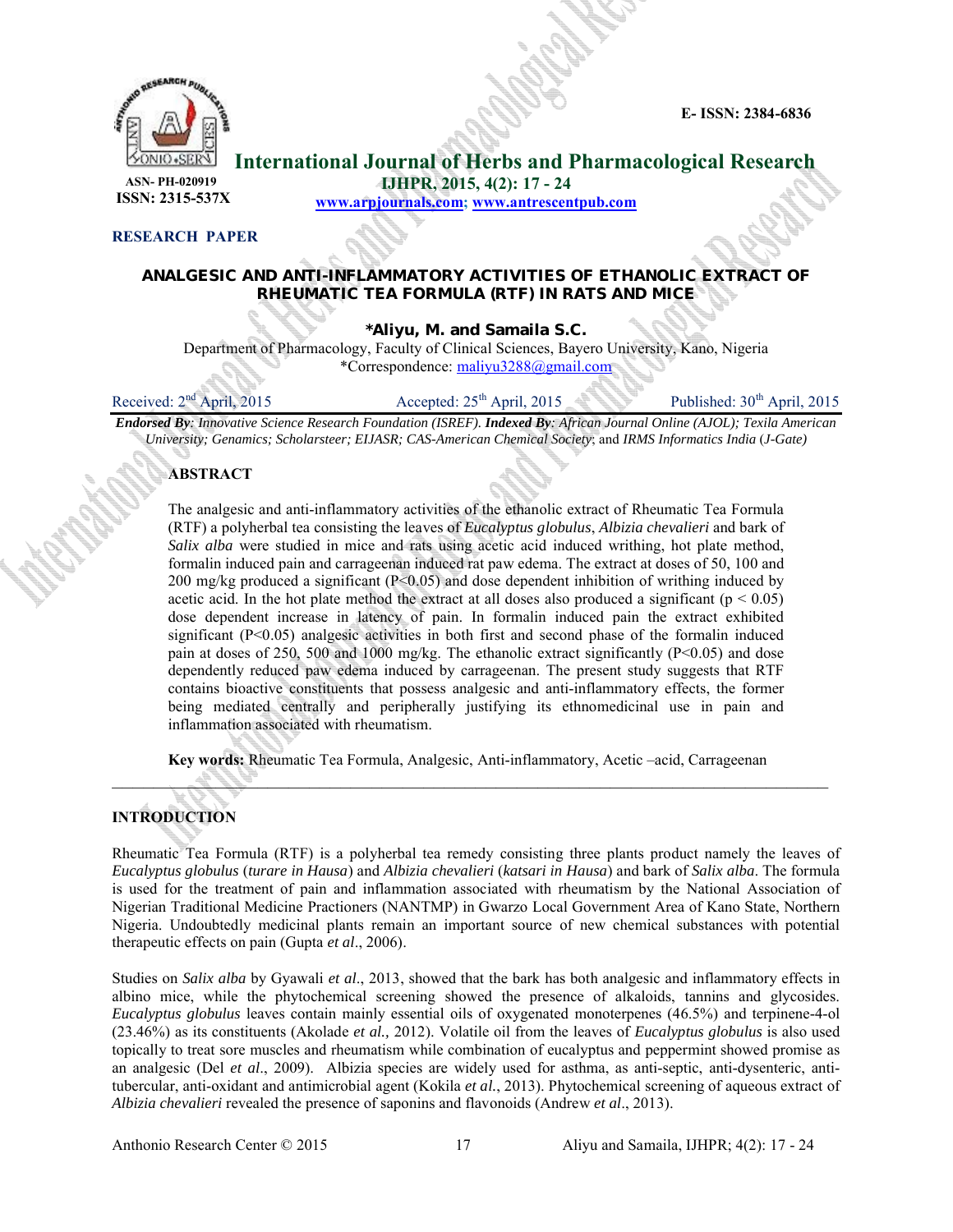Although there are documented works on the three plants individually, none however, exists for the plants in combination; prompting the need to study the formula to ascertain if the combination is as effective as claimed. To the best of our knowledge, no documented work exists on its efficacy. The present study therefore, evaluates the analgesic and anti-inflammatory potentials of the ethanolic extract of RTF in mice and rats.

#### **MATERIALS AND METHODS**

**Collection and Extraction of Plant Materials:** The Rheumatic Tea Formula (RTF) was collected from the National Association of Traditional Medical Practitioners in Gwarzo, Local Government Area of Kano State, Nigeria. The tea bags were emptied and the powdered content collected. Four hundred and sixty four grams (464 g) of RTF was extracted with seventy percent aqueous ethanol (70/30 v/v) by cold maceration for 7 days to ensure maximum extraction with occasional stirring. The extract was filtered to remove the mac and the filterate evaporated to dryness over a water bath at 50 degree celsius (50˚C). The extract was stored and prepared freshly when required for experiment.

**Animals:** Adult Wistar rats (110-250 g) and Albino mice (16-30 g) of both sexes were used during this work. The rats were obtained from animal houses of Ahmadu Bello University, Zaria and University of Jos, Nigeria. The animals were kept at the animal house of the Department of Pharmacology, Bayero University Kano. They were kept under normal conditions with free access to food and water. All animals were allowed at least twenty four hours (24hrs.) to acclimatize before commencement of all experiments. Rats for carrageenan paw edema experiment were denied water overnight prior to the experiment to avoid false results.

**Drugs/Chemicals:** Chemicals of analytical grade were used in the experiments; Ethanol, carrageenan (Sigma Aldrich), Ketoprofen (Hovid), Pentazocine, Acetic acid, Formalin, Normal saline, Distilled water

**Phytochemical Screening**: The preliminary screenings for phytochemical constituents were carried as reported by Sisidharan *et al.,* (2011).

**Median Lethal Dose (LD<sub>50</sub>) Determination**: The median lethal dose (LD<sub>50</sub>) was determined in both rats and mice using the method described by Lorke (1983).

## **ANALGESIC STUDIES**

**Acetic-Acid Induced Writhing in Mice**: The method employed was as described by Gaertner *et al*., (1999). Thirty (30) mice were divided into 5 groups of 6 mice each, group 1 served as control and was administered normal saline (1ml/kg *p.o*), Group 2 was given standard drug, Ketoprofen (10mg/kg *i.p*) while groups 3, 4 and 5 were given the extract at doses of 50, 100 and 200mg/kg respectively. After 30 min, 1% acetic acid solution (0.1ml *i.p*) was administered to all the five groups and the number of writhes was counted 5 mins after the administration of acetic acid for a period of 10 mins. Writhing is characterised by wave of contraction of the abdominal muscles followed by extension of the hind limbs. Percentage of writhing inhibition of the extract was calculated in relation to the control as follows:

> Percentage inhibition =  $\frac{\text{inhibition of control - inhibition of extract}}{100}$ Inhibition of extract

**Hot Plate Test in Mice:** Hot plate test in mice described by Wilson *et al.,* (2003), as modified was adopted. The mice were selected based on their pain threshold, all the mice were placed singly on the hot plate kept at temperature of  $45 \pm 1$ <sup>o</sup>C and mice that responded within 2 sec were selected. Thirty mice were divided into 5 groups of 6 mice each. Group 1 served as control and received normal saline (1ml/kg *p.o*). Group 2 was treated with pentazocine (20 mg/kg *i.p*), while groups 3, 4 and 5 received 50, 100 and 200 mg of RTF extract respectively. After 30 mins, the mice from all the groups were placed singly on hot plate kept at  $45 \pm 1$ °C. The reaction time was noted (time taken for a mouse to lick its paw or jumped away from the hot plate). The experiment was repeated at 30, 90, 150 and 210 mins respectively and the reaction time noted. The percentage thermal pain was calculated as follows:

> % protection against thermal pain  $=$  (test mean-control mean)  $x100$ Control mean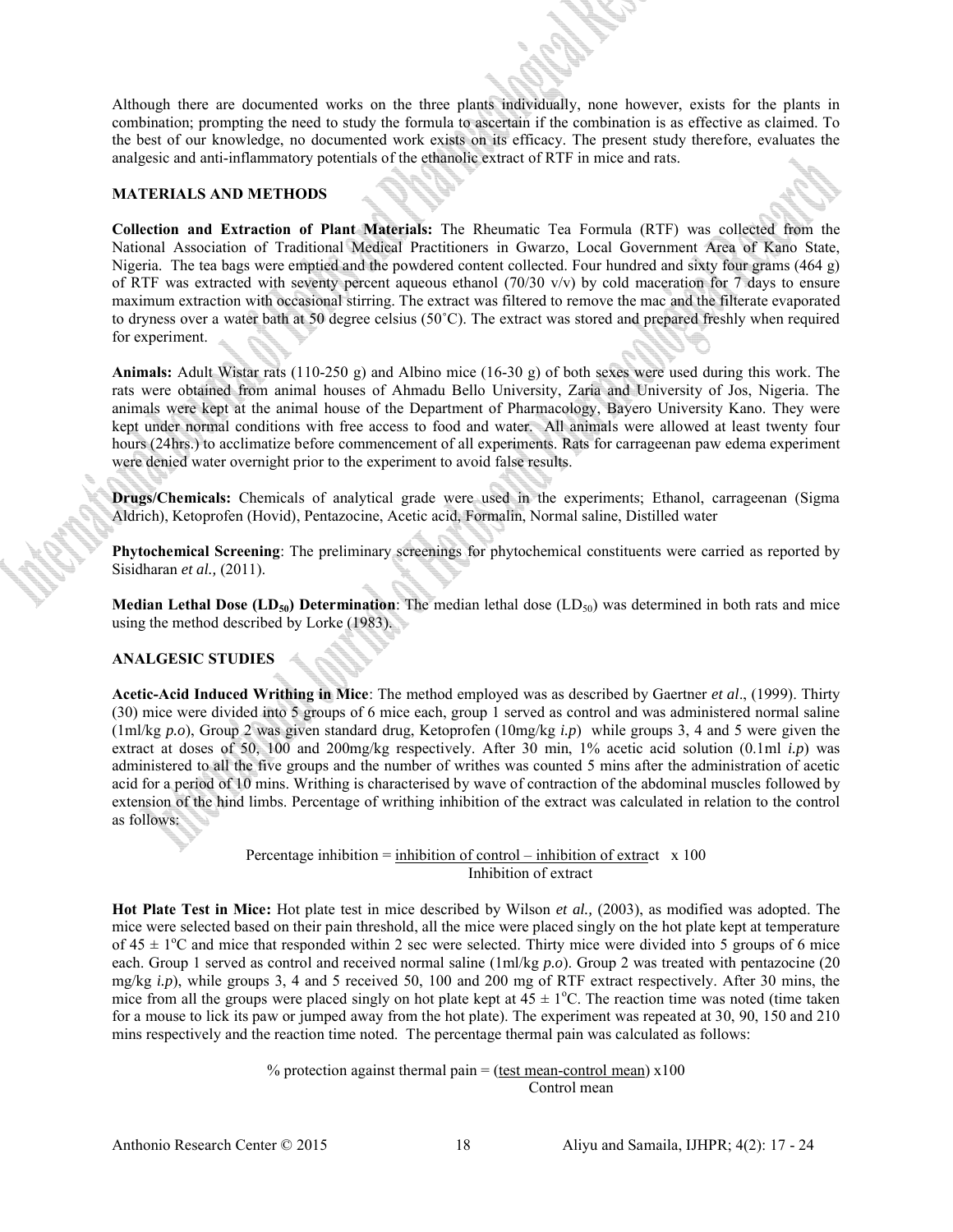**Formalin Induced pain in Rats:** The method by Hunskaar *et al.*, (1985) was adopted in this experiment. Thirty six rats were divided into 6 groups of 6 rats each. Group 1 was given normal saline (1 ml/kg *p.o*), while groups 2 and 3 were administered pentazocine (20 mg/kg *i.p*) and ketoprofen (10 mg/kg *i.p*) respectively. Groups 4, 5 and 6 were administered 250, 500 and 1000 mg/kg doses of RTF extract. Thirty (30) minutes after the administrations, 50µL of freshly prepared 2.5 % formalin was injected subcutaneously into the sub-plantar surface of the left hind paw of each rat. The rats were put individually into an observation chamber and monitored after 5 mins and then at the end of 45 mins. The severity of pain was monitored based on the following scale:

- i. Rat stands firmly or walk on the injected paw.................0
- ii. The injected paw partially elevated or favored……….1
- iii. The injected paw is clearly lifted off the floor………....2
- iv. The rat licks, chews or shakes the injected paw……….3

# **ANTI-INFLAMMATORY STUDIES**

**Carrageenan Induced Rat Paw Edema:** Thirty rats were divided into 5 groups of six rats each; the first group was administered normal saline at dose of (1 ml/kg) which served as control. The second group was given ketoprofen (10 mg/kg *i.p*) dose, while groups 3, 4 and 5 were administered RTF extract at doses of 125, 250 and 500 mg/kg *i.p*. Acute inflammation of the right hind paw was induced by administering 0.1 ml of 1% w/v suspension of carrageenan *i.p* into the sub-plantar surface of hind limb paw. The diameter of the injected paw was measured using digital vernier calliper at time 30, 60, 120, 180 and 240 minutes. Paw edema is characterized by increase in the diameter of the injected paw (Winter *et al*., 1963).

**Statistical Analysis:** The data were expressed as Mean  $\pm$  Standard Error of Mean. The results were analyzed by student's t-test. Results were regarded as significant at P<0.05.

### **RESULTS**

**Phytochemical Screening**: The phytochemical screening of the ethanolic extract of the RTF showed the presence of glycosides, saponins, alkaloids, reducing sugars and tannins.

**Median Lethal Dose (LD<sub>50</sub>):** The intraperitoneal median LD<sub>50</sub> value of RTF extract in rats was found to be 3,808 mg/kg body weight and the oral  $LD_{50}$  was greater than 5000 mg/kg body weight. The intraperitoneal  $LD_{50}$  value for mice was 775 mg/kg body weight.

**Acetic-Acid Induced Writhing in Mice:** The ethanolic extract of RTF significantly (P < 0.001) reduced the acetic acid induced abdominal writhes in mice in a dose dependent manner. The highest percentage inhibition of 82.5 % was shown in 200 mg/kg dose (Fig.1a). Ketoprofen10 mg/kg gave 89.4% inhibition (Fig1b).

**Hot Plate Test in Mice:** RTF extract produced significant dose dependent increase in reaction time (P < 0.001) with the highest activity shown at 0.5h. The highest protection by the extract was observed at 200 mg/kg dose. There was also significant ( $P < 0.05$ ) increase in reaction time up to 2.5h at doses of 100 and 200 mg/kg. The effect of the extract started to decline from 2.5h while the effect of pentazocine was maintained till 3.5 h (Table.1).

**Formalin Test in Rats:** During the first phase (5 min.) of formalin test, RTF extract showed a significant (P < 0.001) decrease in the pain scale in a non-dose dependent manner. At the second phase (45 min.) the extract produced a dose dependent significant ( $P < 0.05$ ) decrease in the pain scale of formalin test. Pentazocine also showed significant ( $P < 0.005$ ) reduction of pain scale in both phases but with decline in activity at the second phase, while ketoprofen significantly  $(P < 0.001)$  reduced the pain scale in both phases (Fig.2).

**Carrageenan Induced Rat Paw Edema:** The sub-plantar injection of 1% carrageenan suspension produced a local edema with its peak at 3h in the control rats. RTF extract showed significant ( $P \le 0.001$ ) inhibition of carrageenaninduced paw edema over a span of 4h dose dependently. The extract showed more inhibition of carrageenaninduced paw edema compared to ketoprofen at all doses tested. The highest percentage inhibition of 91.1% was observed at the dose of 250 mg/kg at 4h of carrageenan injection (Table 2).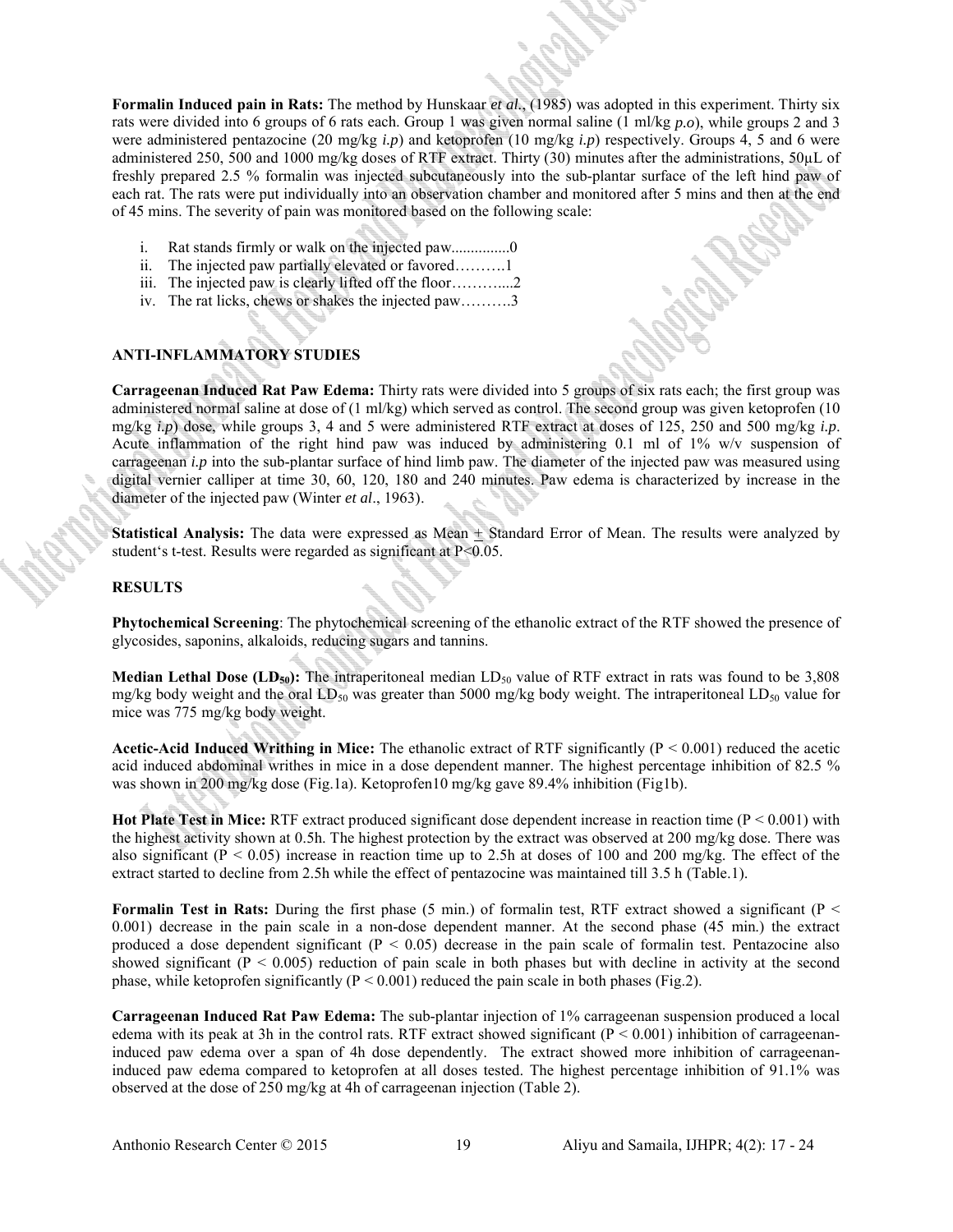

**Fig1a; Effect of ethanolic extract of RTF on acetic-acid induced writhing test in mice:**  $n = 6$ **,**  $a = P \le 0.05$ **, b = P ≤ 0.001; compared to control, Student t-test for all values. RTF (Rheumatic Tea Formula)**



**Fig.1b; Percentage inhibition of writhes in acetic acid induced writhing in mice RTF (Rheumatic Tea Formula)**

| Table 1: Effect of ethanolic extract of RTF on hot plate reaction time test in mice |  |  |
|-------------------------------------------------------------------------------------|--|--|
|-------------------------------------------------------------------------------------|--|--|

| Treatment mg/kg |                              | <b>Reaction Time</b>    | (Sec)                      |                         |
|-----------------|------------------------------|-------------------------|----------------------------|-------------------------|
|                 | 0.5 <sub>h</sub>             | 1.5h                    | 2.5 <sub>h</sub>           | 3.5 <sub>h</sub>        |
| N/S             | $1.23 \pm 0.10$              | $1.51 \pm 0.28$         | $1.68 \pm 0.27$            | $1.63 \pm 0.27$         |
| <b>RTF 50</b>   | $3.33 \pm 0.49^{\circ}$      | $2.00 \pm 0.26$         | $1.83 \pm 0.48$            | $1.68 \pm 0.17$         |
| RTF100          | $3.50 \pm 0.22^{\circ}$      | $3.17 \pm 0.40^b$       | $2.67 \pm 0.33^{\text{a}}$ | $1.83 \pm 0.31$         |
| RTF 200         | $4.50 \pm 0.72$ <sup>c</sup> | $3.17 \pm 0.65^{\circ}$ | $2.50 \pm 0.43$            | $2.17 \pm 0.31$         |
| Pentazocine 20  | $6.17 \pm 1.11^{\circ}$      | $5.00 \pm 1.73^{\circ}$ | $4.50 \pm 0.62^{\circ}$    | $2.33 \pm 0.21^{\circ}$ |

Values are mean  $\pm$  SEM (n = 6). (a = P < 0.05, b = P < 0.005 and c = P < 0.001) (t-test)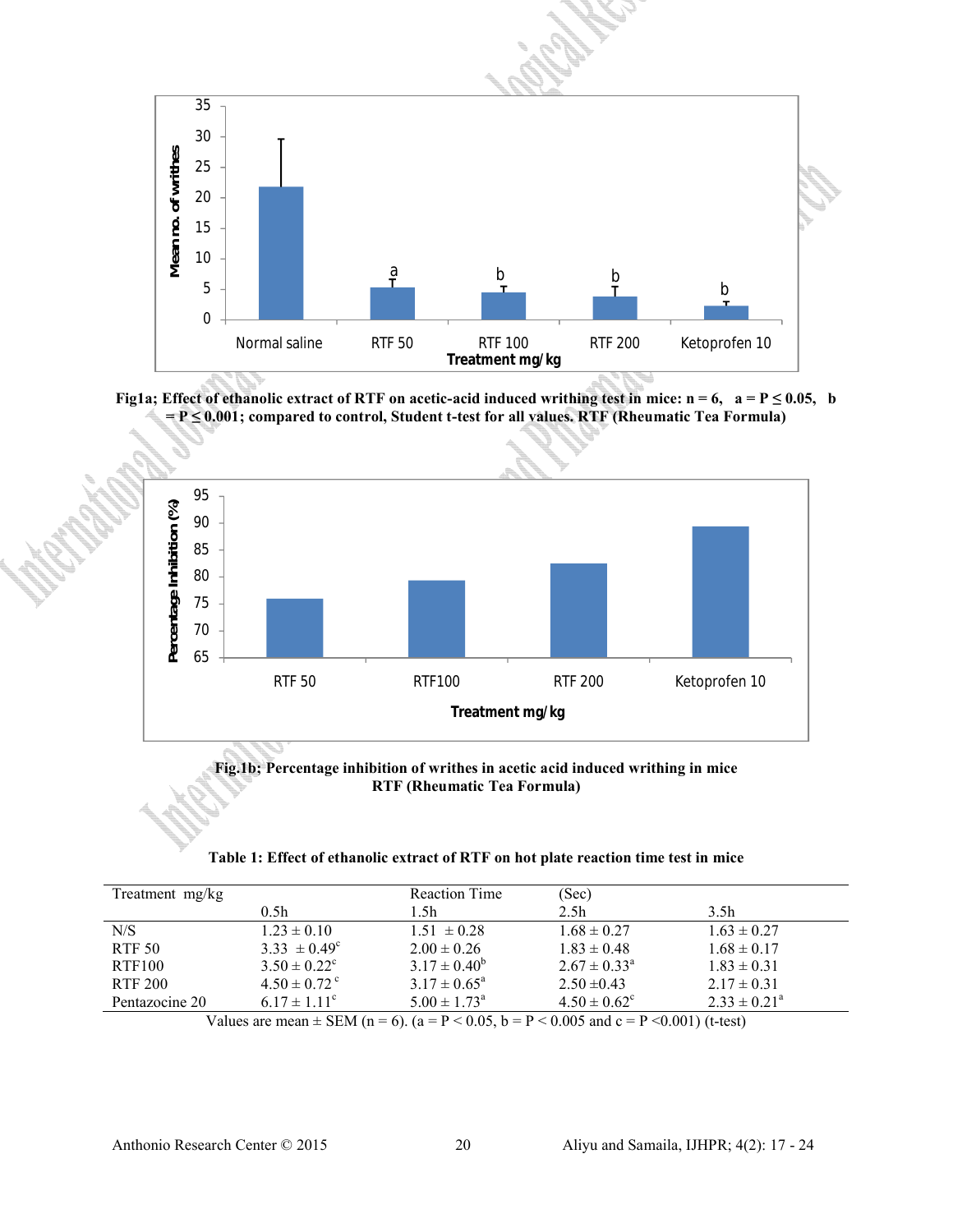

**Fig.2; Effects of ethanolic extract of RTF on formalin induced pain test in rats; n=6, a = P**  $\leq$  **0.05, b = P**  $\leq$ **0.005, c = P ≤ 0.001; (t-test). RTF (Rheumatic Tea Formula**

| Treatment<br>(i.p.) |                  | Edema                       | Diameter                               | (mm)                                                                                                                                                         |                                        |
|---------------------|------------------|-----------------------------|----------------------------------------|--------------------------------------------------------------------------------------------------------------------------------------------------------------|----------------------------------------|
| mg/kg               | 0.5 <sub>h</sub> | 1 <sup>h</sup>              | 2 <sub>h</sub>                         | 3h                                                                                                                                                           | 4h                                     |
| N/S(1ml)            | $1.45 \pm 0.23$  | $1.67 \pm 0.60$             | $1.76 \pm 0.23$                        | $1.78 \pm 0.28$                                                                                                                                              | $1.52 \pm 0.34$                        |
| RTF (125)           | $1.03 \pm 0.13$  | $0.96 \pm 0.19^a$<br>(42.5) | $0.80 \pm 0.16^b$<br>(54.4)            | $0.64 \pm 0.18^b$<br>(64.0)                                                                                                                                  | $0.22 \pm 0.18^b$<br>(85.6)            |
| RTF (250)           | $1.06 \pm 0.04$  | $0.93 \pm 0.10^b$<br>(44.3) | $0.78 \pm 0.07^b$<br>(55.7)            | $0.44 \pm 0.17^b$<br>(75.2)                                                                                                                                  | $0.12 \pm 0.07$ <sup>c</sup><br>(91.9) |
| RTF (500)           | $1.13 \pm 0.19$  | $0.83 \pm 0.15^b$<br>(50.2) | $0.75 \pm 0.17^b$<br>(57.4)            | $0.36 \pm 0.14$ <sup>c</sup><br>(79.8)                                                                                                                       | $0.20 \pm 0.07^b$<br>(86.5)            |
| Ketoprofen (10)     | $1.53 \pm 0.02$  | $1.35 \pm 0.23$<br>(19.2)   | $1.17 \pm 0.21$ <sup>a</sup><br>(33.5) | $1.06 \pm 0.20$ <sup>a</sup><br>(40.4)<br>$\mathbf{D} \times \mathbf{0}$ and $\mathbf{V}$ . Leads in the close ( ) and the $\mathbf{0}$ ( ) in this is a set | $0.60 \pm 0.20^a$<br>(60.5)            |

| Table 2: Effect of ethanolic extract of RTF on carrageenan-induced paw edema in rats |  |
|--------------------------------------------------------------------------------------|--|
|--------------------------------------------------------------------------------------|--|

Values are mean;  $\pm$ SEM n= 5, a=P<0.05, b=P<0.005, c=P<0.001. Values in brackets (), are the % inhibition of edema. RTF (Rheumatic Tea Formula)

### **DISCUSSION:**

The preliminary phytochemical screening of Rheumatic Tea Formula (RTF) showed the presence of secondary metabolites like glycosides, saponins, alkaloids, reducing sugar and tannins. These phytochemical constituents possess various pharmacological activities; saponins possess anti-inflammatory and anti-allergic effects (Yassin *et al*., 2013) and antibacterial activity (Soetan *et al.,* 2006). Saponins and glycosides are also known to possess antiinflammatory and anti-nociceptive activities (Akkol *et al*., 2007).

Alkaloids have also been shown to exhibit anti-inflammatory, antioxidant, antidepressant, anticancer, anti-diarrheal, cholagouge, hepatoprotective and antimicrobial activities (Singh *et al.,* 2010). Ethanolic extract of RTF significantly  $(P < 0.05)$  reduced the acetic acid induced writhing in mice in dose dependent manner at the doses tested. The highest percentage inhibition (82.5 %) was observed at the highest dose of 200 mg/kg compared to 89.4 % inhibition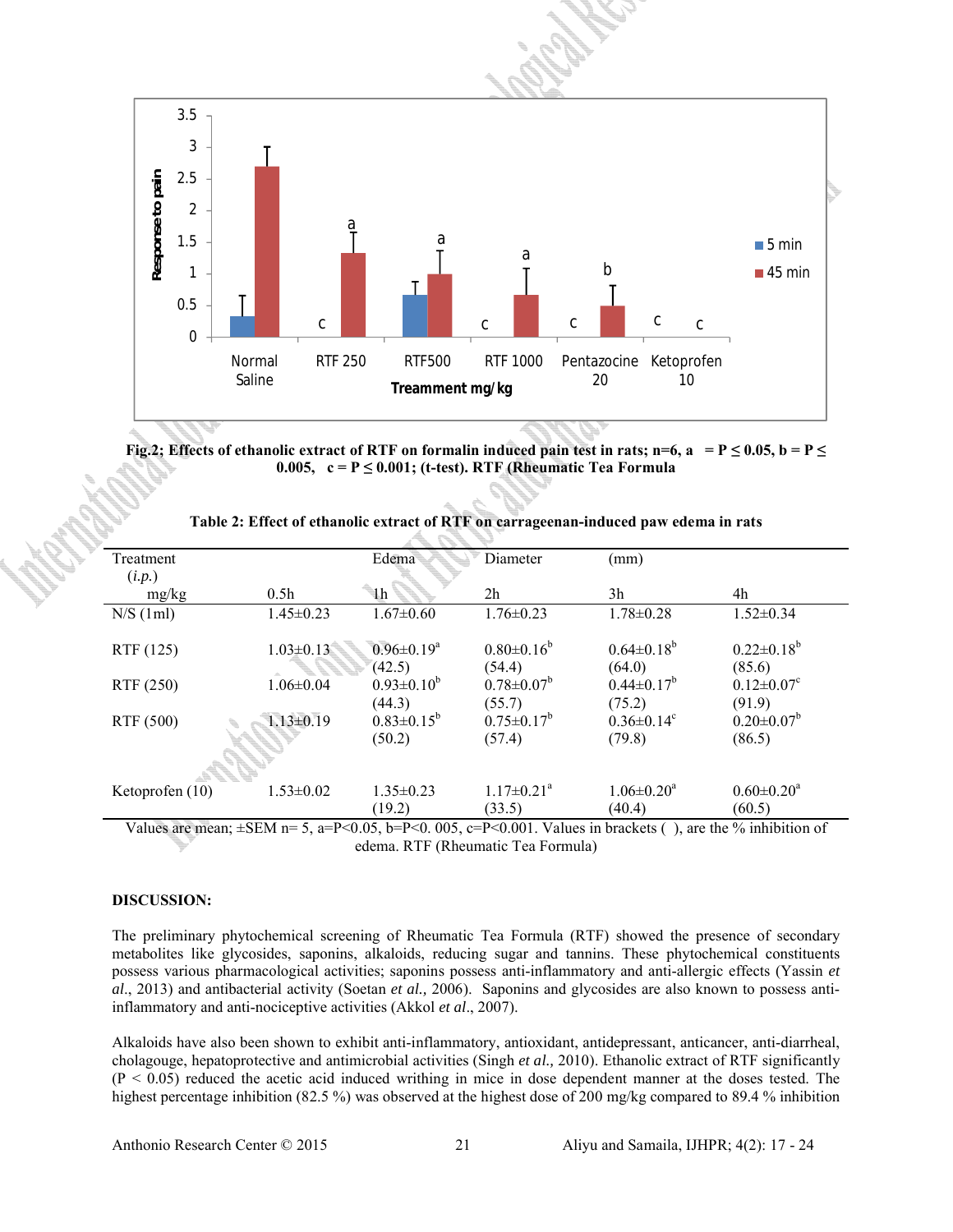by Ketoprofen. This shows that RTF has peripheral analgesic effect on mice. The acetic acid induced writhing is a visceral pain model which is generally used for screening plants and new agents for analgesic properties (Gene *et al.,* 1998).

It has also been shown that the acetic acid test is a non-specific nociceptive model (Bighetti *et al*., 1999). The intraabdominal injection of acetic acid leads to the release of pain mediators such as prostaglandin and cytokines which may be responsible for the induced pain (Ikeda *et al*., 2001). Ethanolic extract of RTF investigated in mice using hot plate model showed a significant ( $P < 0.05$ ) analgesic activity, with the highest activity at 0.5h in all doses tested and pentazocine, however the effect of the extract started to decline from 2.5 h with only pentazocine showing significance ( $P < 0.05$ ) at 3.5 h. The highest protection was shown at dose of 200 mg/kg at 0.5h.

The hot plate method was used to elucidate central analgesic effects and is also used to differentiate between peripheral and central acting anti-nociceptive agents (Ramabadran *et al*., 1989). The result revealed that the ethanolic extract of RTF possesses a centrally mediated analgesic effect on mice. In the formalin test in rats, the first phase induced pain is due to direct chemical stimulation of the nociceptors which are transmitted via C fibres and can be suppressed by opioids such as pentazocine (Sayyah *et al*., 2004), while the late phase is due to inflammation and thus sensitive to NSAIDs such as ketoprofen (Hunskaar and Hole, 1987). The extract at the neurogenic phase (first phase), significantly ( $P < 0.05$ ) inhibited formal induced pain in rats in a non-dose dependent manner with 500 mg/kg dose showing no significance. In the second phase, the extract showed significant ( $P < 0.05$ ) dose dependent inhibition of formalin induced pain in rats.

This investigation revealed that, the ethanolic extract of RTF has both peripheral and central mediated analgesic effect in rats and mice. The anti-nociceptive effects of RTF may be probably due to the presence of saponins and glycosides (Akkol *et al*., 2007). Carrageenan induced inflammation is biphasic, the first phase is due to rapid production of mediators such as serotonin, histamine, and bradykinin while the second phase is from the release of prostaglandin and nitric oxide with peak at 3h, produced by inducible isoforms of cyclo-oxygenase (COX) and nitric oxide synthase (NOS) respectively ( Siebert *et al*., 1994). Carrageenan is the phlogistic agent of choice for evaluating anti-inflammatory agents as it is not known to be antigenic and is devoid of apparent systemic effect (Chakraborty *et al*., 2006).

In the carrageenan induced hind paw edema model, the sub-plantar injection of 1% carrageenan suspension produced a local edema with its peak at 3h in the control. The extract showed significant ( $P < 0.05$ ) inhibition of carrageenan induced paw edema over a period of 4h dose dependently, with the extract showing more inhibition compared to ketoprofen at all doses tested. The maximum inhibition of edema (91.1%) was observed at dose of 250 mg/kg at 4h. This result showed that RTF has protective activity against inflammation. This probably may be due to the presence of saponins (Yassin *et al*., 2013), alkaloids (Singh *et al.,* 2010) or glycosides (Akkol *et al*., 2007). From the results obtained in this study, RTF contains bioactive secondary metabolites with significant analgesic and anti-inflammatory properties which justify its use in pain and inflammation associated with rheumatism.

#### **ACKNOWLEDGMENT**

The authors thank Dr A.H. Yaro and Mal. Abdussalam of the Department of Pharmacology, Bayero University, Kano for their assistance during this work.

## **REFERENCES**

Akkol, E.K., Tatli, I.I. and Akdemir, Z.S. (2007). Antinociceptive and anti-inflammatory effects of saponin and iridoid glycosides from *Verbascum pterocalycinum* var. mutense Hub.-Mor. *Zeitschrift fur Naturforschung - Section C*. *Journal of Biosciences*; 62(11-12): 813–820.

Akolade, J.O., Olajide O.O., Afolayan, M.O., Akande, S.A., Idowu, D.I. and Orishadipe, A.T. (2012). Chemical Composition, antioxidant and cytotoxic effects of Eucalyptus globulus grown in north-central Nigeria: *Journal of Natural Product and Plant Resources*; 2(1): 1–8.

Andrew, O., Yusuf, S., Jangaba, L.M., Lawan, B.S. and Adamu A.A. (2013). α -Glucosidase inhibitory potential of selected anti- diabetic plants used in North-Western Nigeria. *Journal of Medicinal Plant Research*; 7(12): 2010– 2018.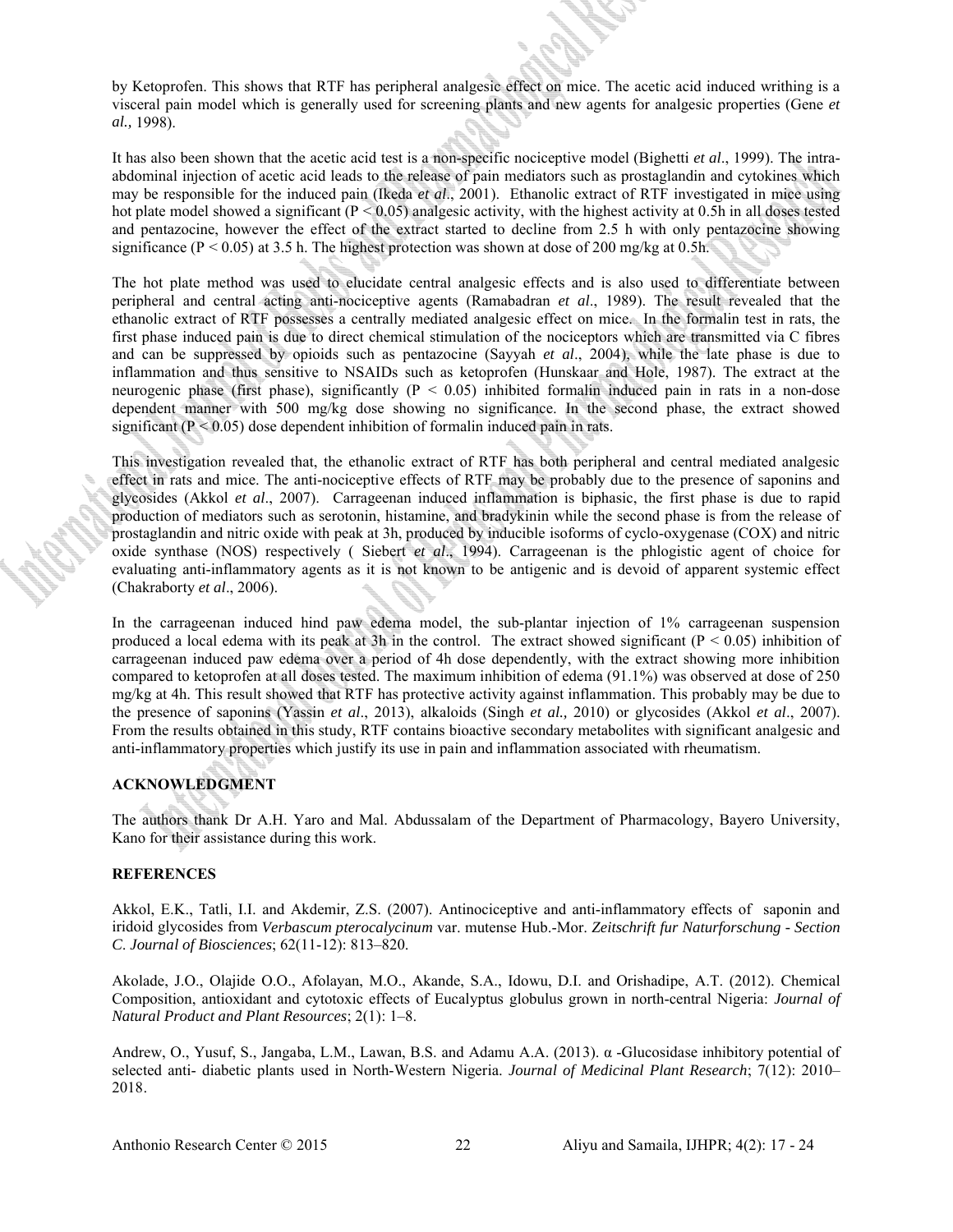Bighetti, E.B.J., Hiruma-Lima, C.A., Gracioso, J.S. and Arm, S.B. (1999). Anti-inflammatory Pharmacology; *Pharmacology*; 51:1447-14453.

Chakraborty, A., Devi, R. K., Rita, S., Sharatchandra, K. and Singh, T.I. (2006). Preliminary studies on antiinflammatory and analgesic activities of *Spilanthes acmella,* in experimental animal models. *Indian J. Pharmacol*; 36: 148-150.

Del, E., La, R.Y. and Antimicrobiana, A. (2009). Evaluation of the yield and the antimicrobial activity of the essential oils from: *Eucalyptus globulus*, *Cymbopogon citratus* and *Rosmarinus officinalis* in Mbarara district (Uganda). *Rev. Colombiana cienc. Anim*; *1*(2): 240–249.

Gaertner, M., Muller, L., Roos, J.F., Cani, G., Santos, A.R.S., Niero, R., Calixto, J.F., Yunes, R.A., Delle-Monache, F. and Cechinel-Fehho, V. (1999). Analgesic triterpenes from *Sebastiania schottianan* roots; *Phytomedicine*; 6: 41- 44.

Gene, R.M., Segura, L., Adzet, T., Marin, E. and Iglesias, J. (1998). *Heterotheca inuloides*: anti-inflammatory and analgesic effects. *Journal of Ethnopharmacology*; 60: 157-162.

Gupta, M., Mazumder, U.K., Gomathi, P. and Thamil, S.V. (2006). Anti-inflammatory evaluation of leaves of *Plumeria acuminata: BMC Complementary Altern. Med*; *6: 36.*

Gyawali, R. Bhattarai, P., Dhakal, S., Jha, B., Kattal, S. S., Koirala, P., Regmi, A., Joshi,.S. K., Shrestha, T., Poudel, P. N., (2013). Analgesic and Anti-inflammatory Properties of *Salix alba* Linn and *Calotropis procera* (Aiton) Dryand. *Journal of Pharmaceutical and Biological Archives*; 4(5): 873–877.

Hunskaar, S., Fasmer, O.B. and Hole, K. (1985). Formalin test in mice, a useful technique for evaluating mild analgesics: *J. Neurosci Methods*; 14: 69-76.

Ikeda, Y., Ueno, A., Naraba, H. and Oh-ishi, S. (2001). Involvement of vanilloid receptor VR1 and prostanoids in the acetic acid induced writhing responses in mice. *Life Science*; 69: 2911-2919.

Kokila, K., Priyadharshini, S.D. and Sujatha, V. (2013). Phytopharmacological properties of *Albizia* Species: A Review; *International Journal of Pharmacy and Pharmaceutical Sciences*; 5: 5–8.

Lorke, D. (1983). A new approach to acute toxicity testing: *Archieves of Toxicol*; 54:275

Ramabadran, K., Bansinath, M., Turndorf, H. and Puig, M.M. (1989). Tail immersion test for the evaluation of a nociceptive reaction in mice: Methodological consideration. *J. Pharmacol Methods*; 21: 21-23.

Sayyah, M., Hadidi, N. and Kamalinejad, M. (2004). Analgesic and anti-inflammatory activity of *Lactuca sativa*  seed extract in rats. *J.Ethnopharmacol*; 92: 325-329.

Seibert, K., Zhang, Y., Hauser, S., Masferer, J., Perkins, W., Lee, L. and Isakson, P. (1994). Pharmacological and Biochemical demonstration of the role of cyclo-oxygenase 2 in inflammation and pain: proceeding of *National Academy of Science of USA*; 91: 12013-12017.

Sisidharan, S., Chen Y., Saravanan, D., Sundram, K.M. and Yoga Latha, L. (2011). Extraction, isolation and characterization of bioactive compounds from plant extracts, *African Journal of Complement Alternative Medicine*.  $8(1):1-10.$ 

Singh, A., Duggal, S., Kaur, N. and Singh, J. (2010). Berberine: Alkaloid with wide spectrum of pharmacological activities. *J Nat Prod*; 3: 64–75.

Soetan, K.O., Oyekunle, M.A., Aiyelaagbe, O.O. and Fafunsho, M.A. (2006). Evaluation of the antimicrobial activity of saponins extract of Sorghum bicolor L. Moench. *African Journal of Biotechnology*; 5(23): 2405–2407.